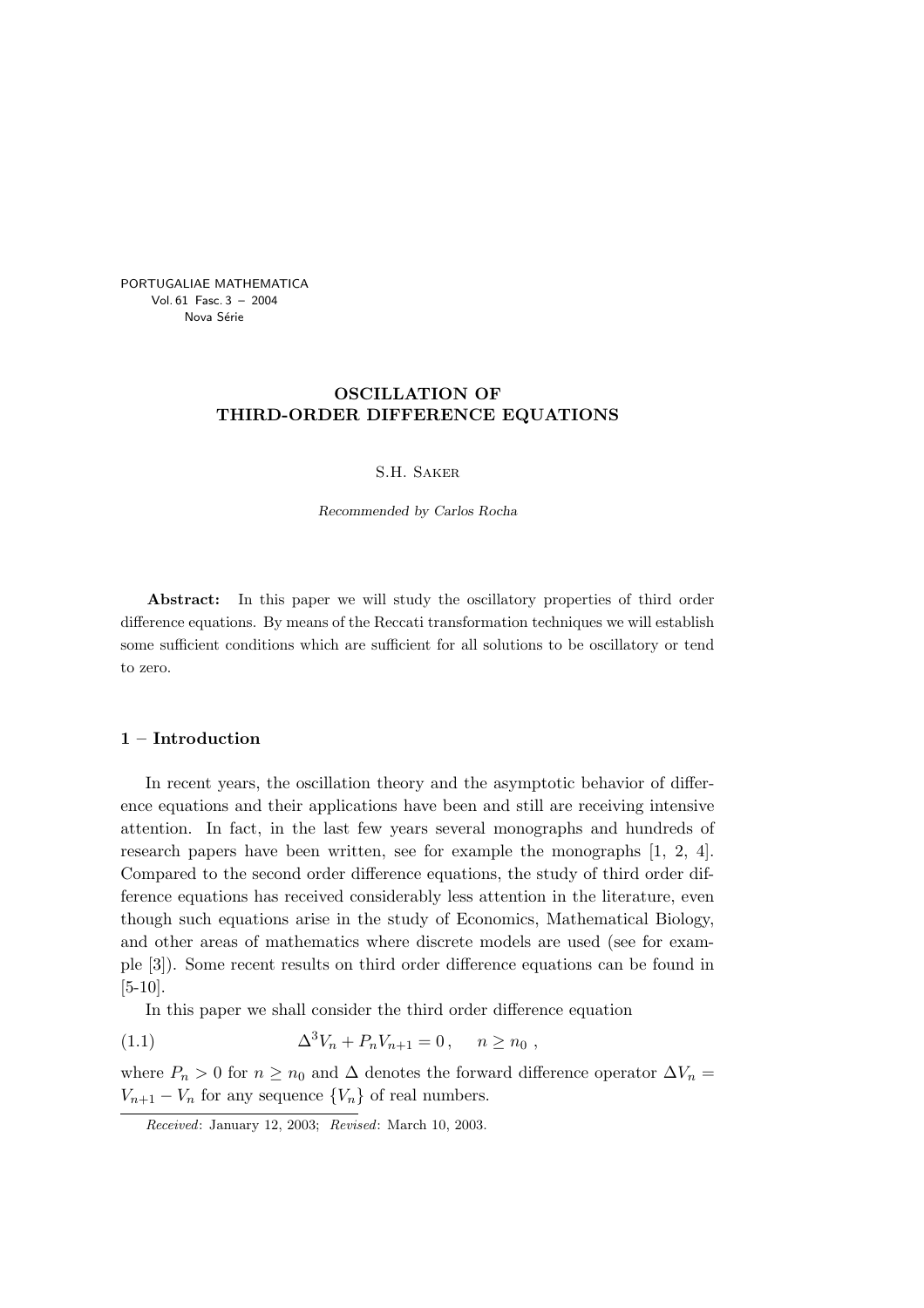By a solution of (1.1) we mean a nontrivial real sequence  $\{V_n\}$  that is defined for  $n \ge n_0$  and satisfies equation (1.1) for  $n \ge n_0$ . A solution  $\{V_n\}$  of (1.1) is said to be oscillatory, if it is neither eventually positive nor eventually negative, and nonoscillatory otherwise.

A number of dynamical behavior of solutions of difference equations are possible; here we will only be concerned with conditions which are sufficient for all solutions of (1.1) to be oscillatory or tend to zero as  $n \to \infty$ .

#### 2 – Main results

In this section, by using the Reccati transformation techniques we establish some new conditions which are sufficient for all solutions of  $(1.1)$  to be oscillatory or tend to zero as  $n \to \infty$ .

Theorem 2.1. Assume that

(2.1) 
$$
\sum_{l=n_3}^{\infty} \left[ \sum_{t=n_3}^{l-1} \sum_{s=n_2}^{t-1} P_s \right] = \infty ,
$$

and there exists a positive sequence  $\{\rho_n\}_{n=n_0}^{\infty}$  such that,

(2.2) 
$$
\lim_{n \to \infty} \sup \sum_{l=n_2}^{n} \left[ \rho_l P_l - \frac{(\Delta \rho_l)^2}{4 \rho_l (l - n_1)} \right] = \infty, \text{ for } n_2 > n_1.
$$

Then every solution  $\{V_n\}$  of Eq.(1.1) oscillates or  $\lim_{n\to\infty} V_n = 0$ .

**Proof:** Let  $\{V_n\}$  be a nonoscillatory solution of  $(1.1)$ . Without loss of generality we may assume that  $V_n > 0$  for  $n \geq n_1$  where  $n_1 \geq n_0$  is chosen so large. From (1.1) we have  $\Delta^3 V_n \leq 0$  for  $n \geq n_1$ . Then  $\{V_n\}$ ,  $\{\Delta V_n\}$  and  $\{\Delta^2 V_n\}$ are monotone and eventually of one sign. We claim  $\Delta^2 V_n > 0$ . Suppose to the contrary that  $\Delta^2 V_n \leq 0$  for  $n \geq n_2$  for  $n_2 \geq n_1$ . Since  $\Delta^2 V_n$  is nonincreasing there exists a negative constant C and  $n_3 \geq n_2$  such that  $\Delta^2 V_n \leq C$  for  $n \geq n_3$ . Summing from  $n_3$  to  $n-1$ , we obtain

$$
\Delta V_n \leq \Delta V_{n_3} + C(n-1-n_3) \; .
$$

Letting n→ ∞, then  $\Delta V_n \to -\infty$ . Thus, there is an integer  $n_4 \geq n_3$  such that for  $n \geq n_4$ ,  $\Delta V_n \leq \Delta V_{n_4} < 0$ . Summing from  $n_4$  to  $n-1$  we obtain

$$
V_n - V_{n_4} \leq C(n - 1 - n_4) ,
$$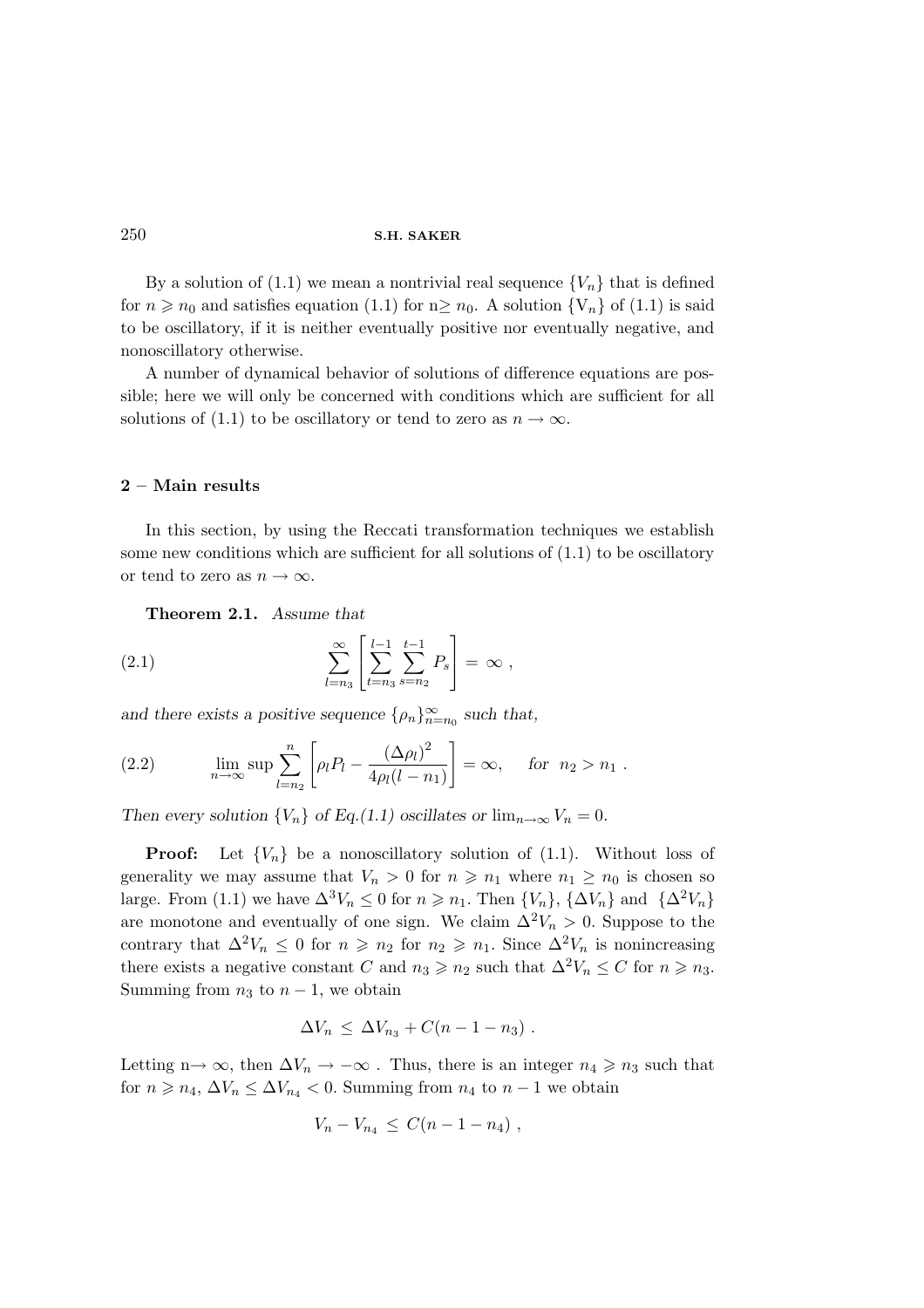this implies that  $V_n \to -\infty$  as n→  $\infty$  which is a contradiction with the fact that  $V_n$  is positive. Then  $\Delta^2 V_n > 0$ . Therefore, there are only the following two cases for  $n \geqslant n_1$  sufficiently large:

- (I)  $V_n > 0$ ,  $\Delta V_n > 0$ ,  $\Delta^2 V_n > 0$ .
- (II)  $V_n > 0$ ,  $\Delta V_n < 0$ ,  $\Delta^2 V_n > 0$ .

First we consider the Case  $(I)$ : Define  $w_n$  by the Reccati substitution

(2.3) 
$$
w_n = \rho_n \frac{\Delta^2 V_n}{V_{n+1}}, \quad n \geqslant n_1
$$

we have  $w_n > 0$  and

$$
\Delta w_n = \Delta^2 V_{n+1} \Delta \left[ \frac{\rho_n}{V_{n+1}} \right] + \frac{\rho_n \Delta^3 V_n}{V_{n+1}} \;,
$$

this and (1.1), imply that

(2.4) 
$$
\Delta w_n \leq -\rho_n P_n + \frac{\Delta \rho_n}{\rho_{n+1}} w_{n+1} - \frac{\rho_n \Delta^2 V_n \Delta (V_{n+1})}{V_{n+1} V_{n+2}} ,
$$

From the Case (I) we have  $V_{n+2} \geq V_{n+1}$ , then from (2.4) we obtain

(2.5) 
$$
\Delta w_n \leq -\rho_n P_n + \frac{\Delta \rho_n}{\rho_{n+1}} w_{n+1} - \frac{\rho_n \Delta^2 V_{n+1} \Delta(V_{n+1})}{V_{n+2}^2}.
$$

Also From the Case  $(I)$  and Eq. $(1.1)$  we have

$$
(2.6) \quad \Delta V_n = \Delta V_{n_1} + \sum_{s=n_1}^{n-1} \Delta^2 V_s \geq (n-1-n_1) \Delta^2 V_n, \quad n \geq n_1 + 1.
$$

This implies that

(2.7) 
$$
\Delta V_{n+1} \geqslant (n - n_1) \Delta^2 V_{n+1} , \quad n \geqslant n_2 = n_1 + 1 ,
$$

Substituting from  $(2.7)$  in  $(2.8)$ , we obtain

(2.8) 
$$
\Delta w_n \leq -\rho_n P_n + \frac{\Delta \rho_n}{\rho_{n+1}} w_{n+1} - \frac{\rho_n (n-n_1) (\Delta^2 V_{n+1})^2}{V_{n+2}^2}.
$$

From  $(2.3)$  and  $(2.8)$  we obtain

(2.9) 
$$
\Delta w_n \leq -\rho_n P_n + \frac{\Delta \rho_n}{\rho_{n+1}} w_{n+1} - \frac{\rho_n (n-n_1)}{\rho_{n+1}^2} w_{n+1}^2.
$$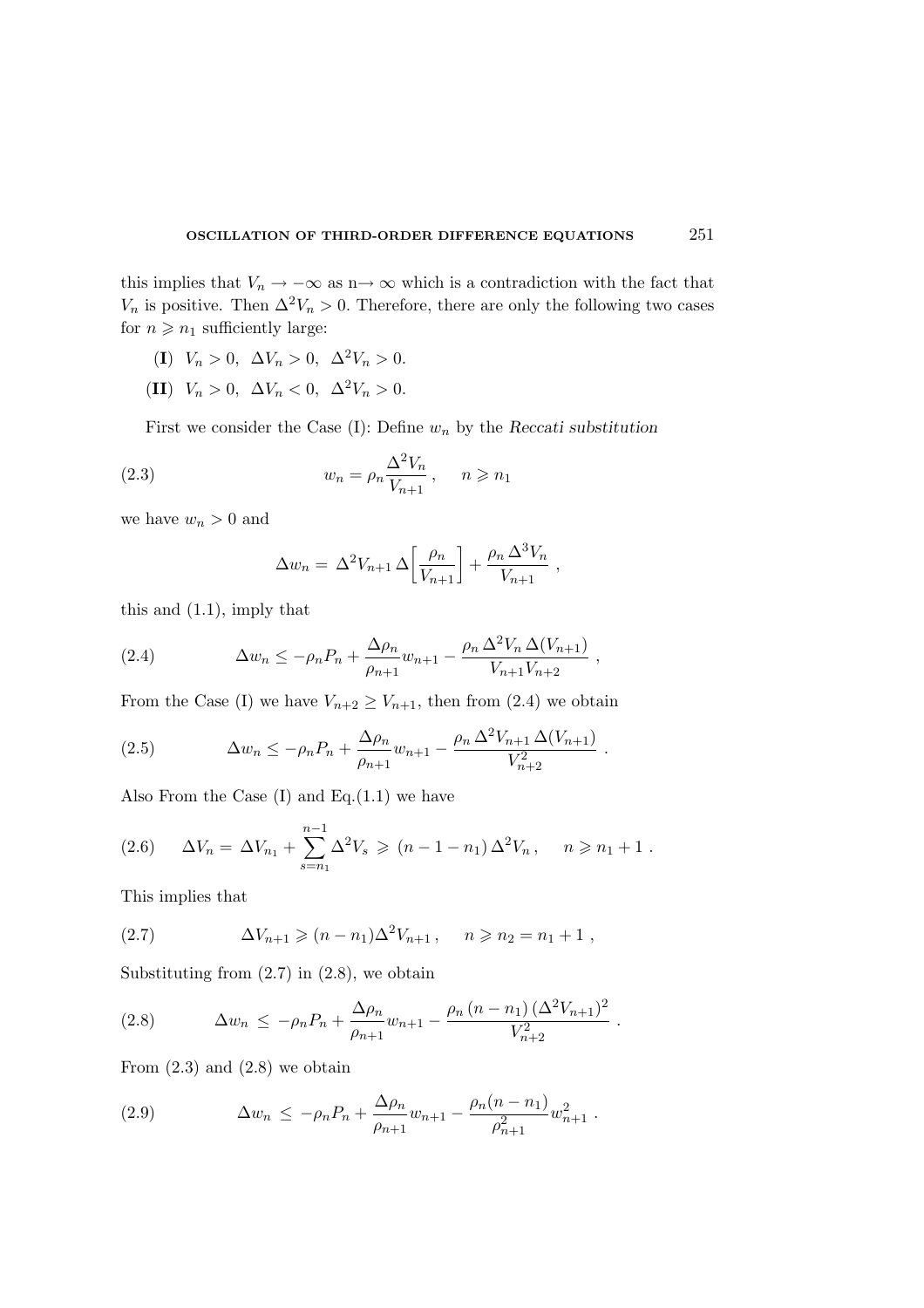By completing the square we have

$$
\Delta w_n \le -\rho_n P_n + \frac{(\Delta \rho_n)^2}{4\rho_n (n - n_1)} - \left[ \frac{\sqrt{\rho_n (n - n_1)}}{\rho_{n+1}} w_{n+1} - \frac{\Delta \rho_n}{2\sqrt{\rho_n (n - n_1)}} \right]^2
$$
  
< 
$$
< - \left[ \rho_n P_n - \frac{(\Delta \rho_n)^2}{4\rho_n (n - n_1)} \right].
$$

Then, we have

(2.10) 
$$
\Delta w_n \, < \, -\left[\rho_n P_n - \frac{\left(\Delta \rho_n\right)^2}{4\rho_n(n-n_1)}\right].
$$

Summing  $(3.11)$  from  $n_2$  to n, we obtain

$$
-w_{n_2} < w_{n+1} - w_{n_2} < -\sum_{l=n_2}^n \left[ \rho_l P_l - \frac{(\Delta \rho_l)^2}{4\rho_l (l - n_1)} \right],
$$

which yields

(2.11) 
$$
\sum_{l=n_2}^{n} \left[ \rho_l P_l - \frac{(\Delta \rho_l)^2}{4 \rho_l (l-n_1)} \right] < c_1 \; ,
$$

for all large n, and this is contrary to (2.2). Next we assume that the Case (II) holds. Since  $\{V_n\}$  is positive and decreasing it follows that  $\lim_{n\to\infty} V_n = b \geq 0$ . Now we claim that  $b = 0$ . If not then  $V_n \to b > 0$  as  $n \to \infty$ , and hence there exists  $n_2 \geq n_1$  such that  $V_{n+1} \geq b$ . Therefore from (1.1) we have

∆<sup>3</sup> (2.12) V<sup>n</sup> + Pnb ≤ 0 , n ≥ n<sup>2</sup> ,

Define the sequence  $u_n = \Delta^2 V_n$  for  $n \geq n_2$ . Then we have

$$
\Delta u_n \leq -P_n b .
$$

Summing the last inequality from  $n_2$  to  $n - 1$ , we have

$$
(2.13) \t\t u_n \leq u_{n_2} - b \sum_{s=n_2}^{n-1} P_s ,
$$

From (2.2), by choosing  $\rho_n = 1$  we have  $\sum_{n=1}^{\infty}$  $\sum_{n=n_0} P_n = \infty$ , and then from (2.13) it is possible to choose an integer  $n_3$  sufficiently large such that for all  $n \geq n_3$ 

$$
u_n \, \leq \, -\frac{b}{2} \sum_{s=n_2}^{n-1} P_s \; ,
$$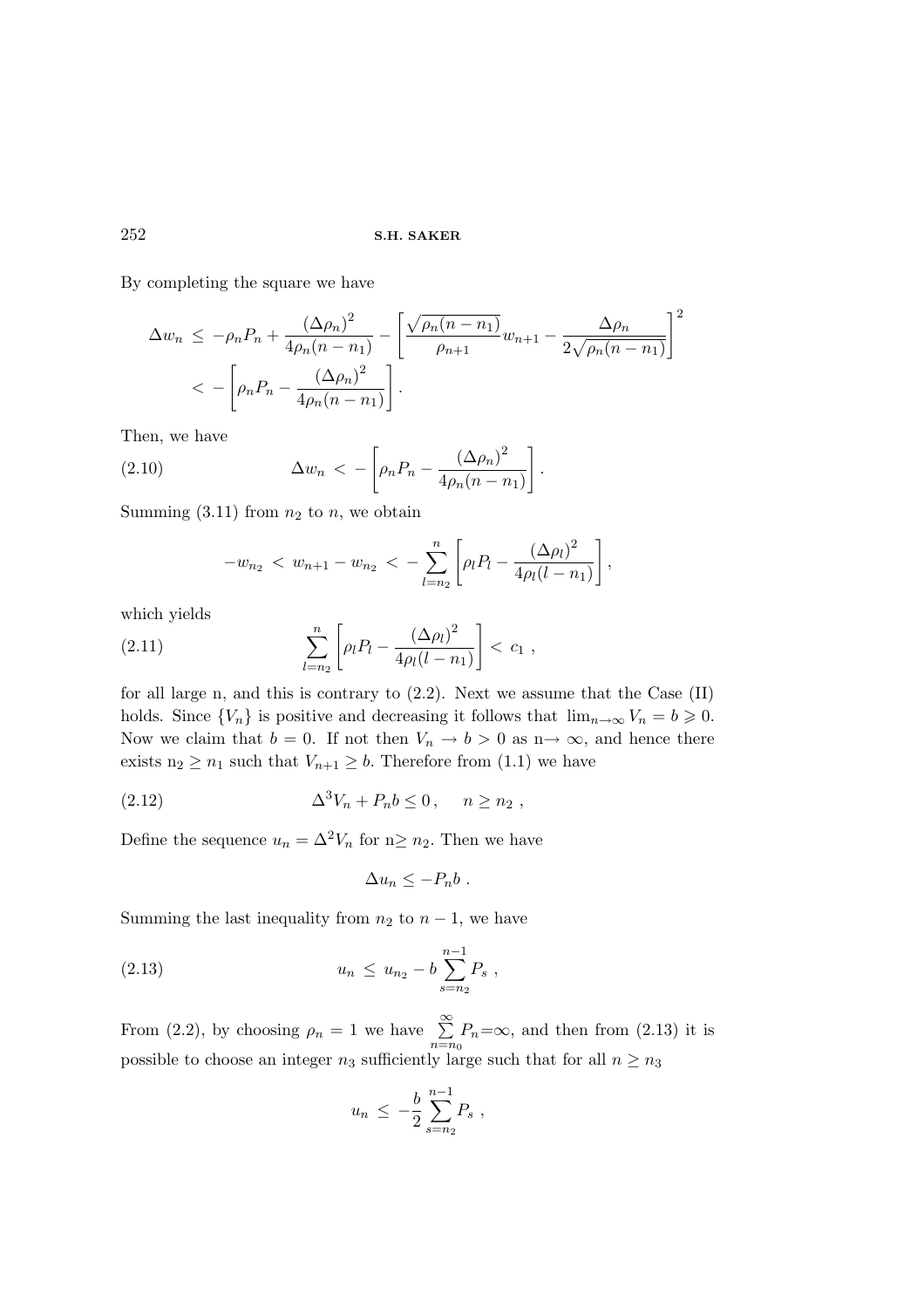and hence

$$
\Delta^2 V_n \, \leq \, -\frac{b}{2} \sum_{s=n_2}^{n-1} P_s \; .
$$

Summing the last inequality from  $n_3$  to  $n-1$  we obtain

$$
\Delta V_n \leq \Delta V_{n_3} - \frac{b}{2} \sum_{t=n_3}^{n-1} \left( \sum_{s=n_2}^{t-1} P_s \right).
$$

Since  $\Delta V_n < 0$  for  $n \geq n_0$ , the last inequality implies that

$$
\Delta V_n \leq -\frac{b}{2} \sum_{t=n_3}^{n-1} \left( \sum_{s=n_2}^{t-1} P_s \right).
$$

Summing from  $n_3$  to  $n-1$  we have

$$
V_n \leq V_{n_3} - \frac{b}{2} \sum_{l=n_3}^{n-1} \left[ \sum_{t=n_3}^{l-1} \sum_{s=n_2}^{t-1} P_s \right].
$$

Condition (2.1) implies that  $V_n \to -\infty$  as  $n \to \infty$  which is a contradiction with the fact that  $V_n$  is positive. Then  $b = 0$  and this completes the proof.

Remark 2.1. From Theorem 2.1, we can obtain different conditions for oscillation of all solutions of (1.1) by different choices of  $\{\rho_n\}$ . Let  $\rho_n = n^{\lambda}$ ,  $n \geq n_0$  and  $\lambda \geq 1$  is a constant. Hence we have the following results.  $\Box$ 

Corollary 2.1. Assume that all the assumptions of Theorem 2.1 hold, except that the condition  $(2.2)$  is replaced by

$$
\lim_{n \to \infty} \sup \sum_{s=n_2}^{n} \left[ s^{\lambda} P_s - \frac{\left( (s+1)^{\lambda} - s^{\lambda} \right)^2}{4 s^{\lambda} (s-n_1)} \right] = \infty, \quad \text{for} \quad n_2 > n_1.
$$

Then, every solution  $\{V_n\}$  of Eq.(1.1) oscillates or  $\lim_{n\to\infty} V_n = 0$ .

**Theorem 2.2.** Assume that (2.1) holds. Let  $\{\rho_n\}_{n=n_0}^{\infty}$  be a positive sequence. Furthermore, we assume that there exists a double sequence  $\{H_{m,n}: m \geq n \geq 0\}$ such that

- (i)  $H_{m,m} = 0$  for  $m \geq 0$ ,
- (ii)  $H_{m,n} > 0$  for  $m > n \geq 0$ ,
- (iii)  $\Delta_2 H_{m,n} = H_{m,n+1} H_{m,n} \leq 0$  for  $m \geq n \geq 0$ .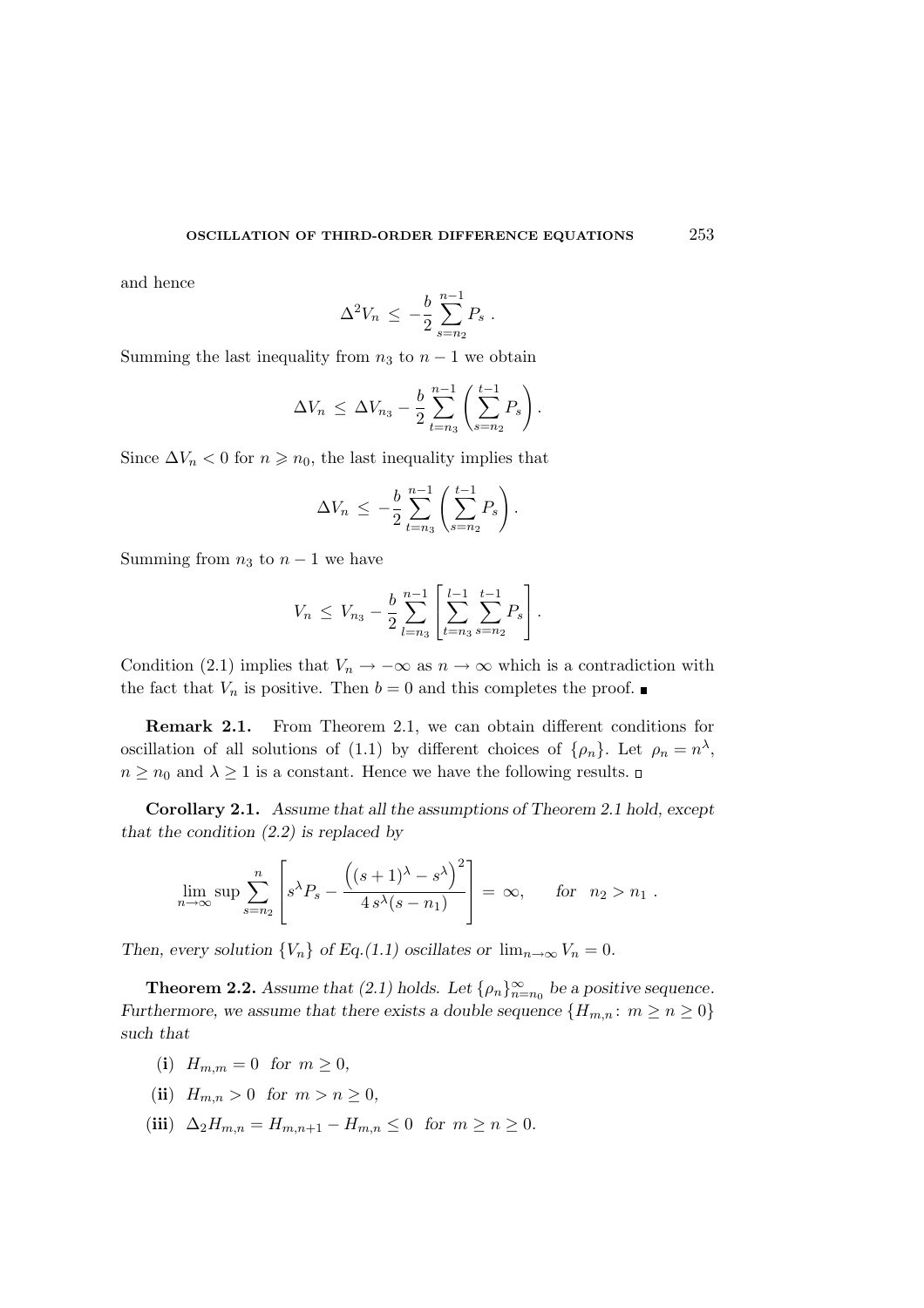If

(2.14)

$$
\lim_{m \to \infty} \sup \frac{1}{H_{m,n_2}} \sum_{n=n_2}^{m-1} \left[ H_{m,n} \rho_n P_n - \frac{(\rho_{n+1})^2}{4\rho_n (n-n_1)} \left( h_{m,n} - \frac{\Delta \rho_n}{\rho_{n+1}} \sqrt{H_{m,n}} \right)^2 \right] = \infty.
$$

for  $n_2 > n_1$ , where

$$
h_{m,n} = -\frac{\Delta_2 H_{m,n}}{\sqrt{H_{m,n}}}, \quad m > n \ge 0.
$$

Then, every solution  $\{V_n\}$  of Eq.(1.1) oscillates or  $\lim_{n\to\infty} V_n = 0$ .

**Proof:** Proceeding as in Theorem 2.1, we assume that Eq.(1.1) has a nonoscillatory solution, say  $V_n > 0$  for all  $n \geq n_1$ . From the proof of Theorem 2.1 there are two possible cases. First, we consider the case Case (I). Defining again  $\{w_n\}$ by  $(2.3)$ , then from Theorem 2.1, we have  $w_n > 0$  and  $(2.9)$  holds. From  $(2.9)$  we have for  $n \geq n_2$ 

(2.15) 
$$
\rho_n P_n \leq -\Delta w_n + \frac{\Delta \rho_n}{\rho_{n+1}} w_{n+1} - \frac{\bar{\rho}_n}{(\rho_{n+1})^2} w_{n+1}^2.
$$

Therefore, we have

$$
\sum_{n=n_2}^{m-1} H_{m,n} \rho_n P_n \leq -\sum_{n=n_2}^{m-1} H_{m,n} \Delta w_n + \sum_{n=n_2}^{m-1} H_{m,n} \frac{\Delta \rho_n}{\rho_{n+1}} w_{n+1}
$$
\n
$$
-\sum_{n=n_2}^{m-1} H_{m,n} \frac{\bar{\rho}_n}{(\rho_{n+1})^2} w_{n+1}^2.
$$

which yields after summing by parts

$$
\sum_{n=n_2}^{m-1} H_{m,n} \rho_n P_n \le H_{m,n_2} w_{n_2} + \sum_{n=n_2}^{m-1} w_{n+1} \Delta_2 H_{m,n} + \sum_{n=n_2}^{m-1} H_{m,n} \frac{\Delta \rho_n}{\rho_{n+1}} w_{n+1} - \sum_{n=n_2}^{m-1} H_{m,n} \frac{\overline{\rho}_n}{(\rho_{n+1})^2} w_{n+1}^2
$$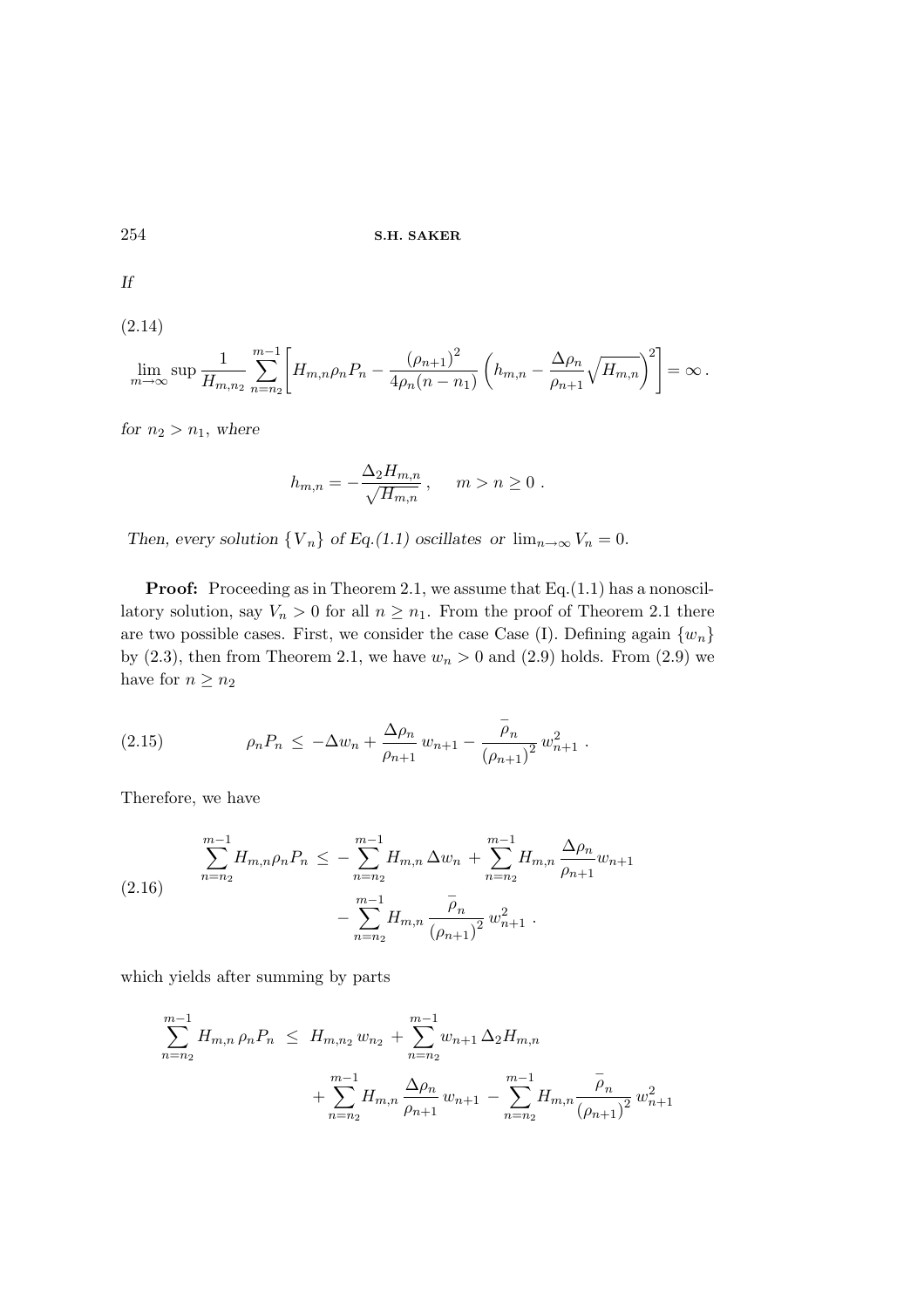hence

$$
\sum_{n=n_2}^{m-1} H_{m,n} \rho_n P_n =
$$
\n
$$
= H_{m,n_2} w_{n_2} - \sum_{n=n_2}^{m-1} h_{m,n} \sqrt{H_{m,n}} w_{n+1} + \sum_{n=n_2}^{m-1} H_{m,n} \frac{\Delta \rho_n}{\rho_{n+1}} w_{n+1}
$$
\n
$$
- \sum_{n=n_2}^{m-1} H_{m,n} \frac{\bar{\rho}_n}{(\rho_{n+1})^2} w_{n+1}^2
$$

$$
= H_{m,n_2} w_{n_2}
$$
  

$$
- \sum_{n=n_2}^{m-1} \left[ \frac{\sqrt{H_{m,n} \overline{\rho}_n}}{\rho_{n+1}} w_{n+1} + \frac{\rho_{n+1}}{2 \sqrt{H_{m,n} \overline{\rho}_n}} \left( h_{m,n} \sqrt{H_{m,n}} - \frac{\Delta \rho_n}{\rho_{n+1}} H_{m,n} \right) \right]^2
$$
  

$$
+ \frac{1}{4} \sum_{n=n_2}^{m-1} \frac{(\rho_{n+1})^2}{\overline{\rho}_n} \left( h_{m,n} - \frac{\Delta \rho_n}{\rho_{n+1}} \sqrt{H_{m,n}} \right)^2.
$$

Then,

$$
\sum_{n=n_2}^{m-1} \left[ H_{m,n} \rho_n P_n - \frac{(\rho_{n+1})^2}{4\rho_n} \left( h_{m,n} - \frac{\Delta \rho_n}{\rho_{n+1}} \sqrt{H_{m,n}} \right)^2 \right] < H_{m,n_2} w_{n_2} \; .
$$

which implies that

$$
\lim_{m \to \infty} \sup \frac{1}{H_{m,n_2}} \sum_{n=n_2}^{m-1} \left[ H_{m,n} \rho_n P_n - \frac{(\rho_{n+1})^2}{4 \rho_n} \left( h_{m,n} - \frac{\Delta \rho_n}{\rho_{n+1}} \sqrt{H_{m,n}} \right)^2 \right] < w_{n_2} < \infty
$$

which contradicts  $(2.14)$ . If the Case  $(II)$  holds we are then back to the proof of the second case of Theorem 2.1 to prove that  $\lim_{n\to\infty} V_n = 0$ . The proof is complete.  $\blacksquare$ 

**Remark 2.2.** By choosing the sequence  ${H_{m,n}}$  in appropriate ways, we can derive several oscillation criteria for (1.1). For instance, let us consider the double sequence  ${H_{m,n}}$  defined by

$$
H_{m,n} = (m-n)^{\lambda}, \quad \lambda \ge 1, \quad m \ge n \ge 0,
$$

or

$$
H_{m,n} = \left(\log \frac{m+1}{n+1}\right)^{\lambda}, \quad \lambda \ge 1, \quad m \ge n \ge 0,
$$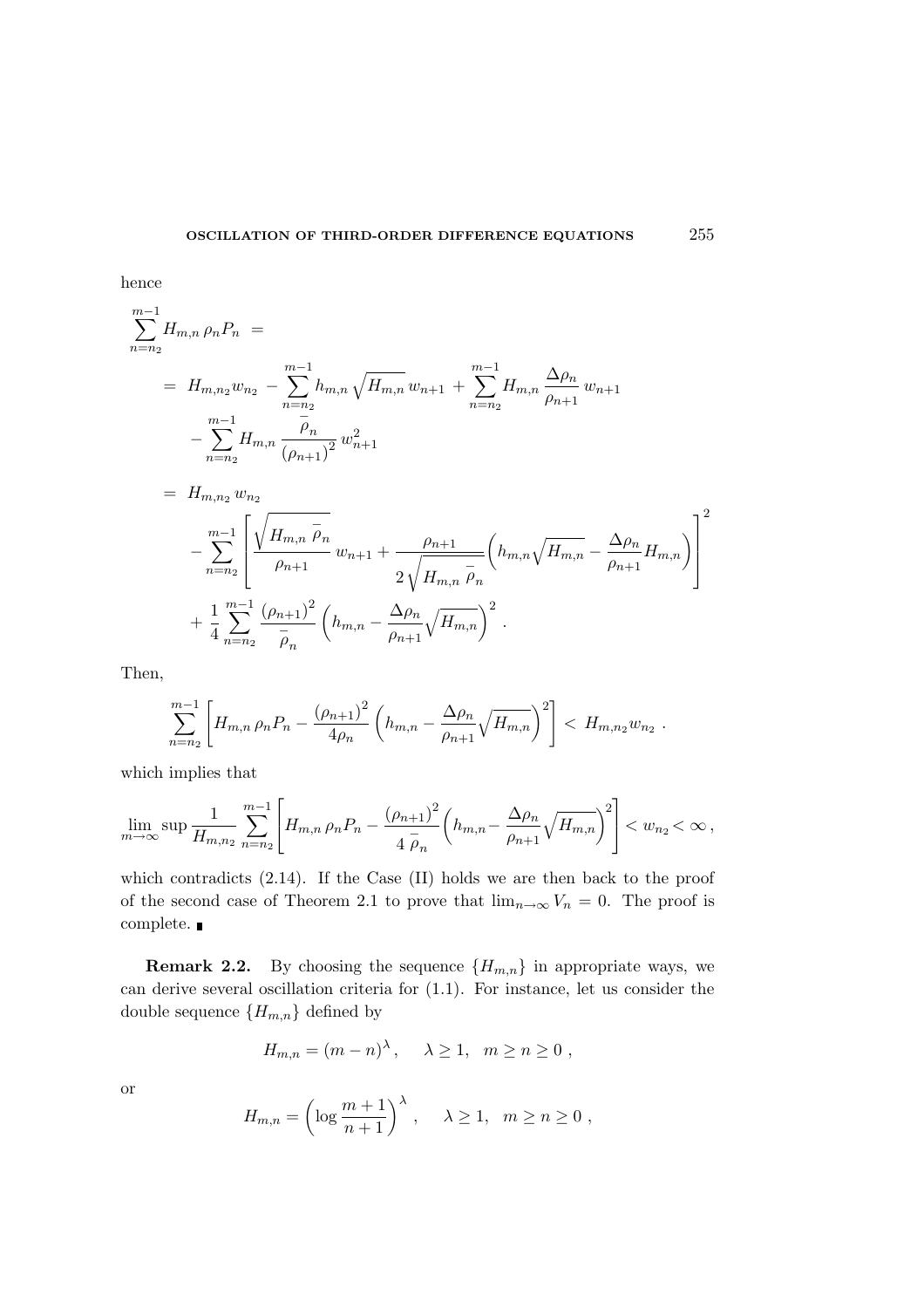or

$$
H_{m,n} = (m-n)^{(\lambda)}, \quad \lambda > 2, \quad m \ge n \ge 0.
$$

where  $(m-n)^{(\lambda)} = (m-n)(m-n+1)\cdots(m-n+\lambda-1)$  and

$$
\Delta_2(m-n)^{(\lambda)} = (m-n-1)^{(\lambda)} - (m-n)^{(\lambda)} = -\lambda(m-n)^{(\lambda-1)}.
$$

Then  $H_{m,m} = 0$  for  $m \geq 0$  and  $H_{m,n} > 0$  and  $\Delta_2 H_{m,n} \leq 0$  for  $m > n \geq 0$ . Hence we have the following results.  $\Box$ 

Corollary 2.2. Assume that all the assumptions of Theorem 2.2 hold, except that the condition  $(2.14)$  is replaced by

$$
\lim_{m \to \infty} \sup \frac{1}{m} \sum_{n=n_2}^{m-1} \left[ (m-n)^{\lambda} \rho_n P_n - \frac{\rho_{n+1}^2}{4\rho_n (n-n_1)} \left( \lambda (m-n)^{\frac{\lambda-2}{2}} - \frac{\Delta \rho_n}{\rho_{n+1}} \sqrt{(m-n)^{\lambda}} \right)^2 \right] = \infty.
$$

Then, every solution  $\{V_n\}$  of Eq.(1.1) oscillates or  $\lim_{n\to\infty} V_n = 0$ .

Corollary 2.3. Assume that all the assumptions of Theorem 2.2 hold, except that the condition  $(2.14)$  is replaced by

$$
\lim_{m \to \infty} \sup \frac{1}{\left(\log(m+1)\right)^{\lambda}} \sum_{n=n_2}^{m-1} \left[ \left(\log \frac{m+1}{n+1}\right)^{\lambda} \rho_n P_n - \right] \n- \frac{\rho_{n+1}^2}{4\rho_n(n-n_1)} \left(\frac{\lambda}{n+1} \left(\log \frac{m+1}{n+1}\right)^{\lambda-2} - \frac{\Delta \rho_n}{\rho_{n+1}} \sqrt{\left(\log \frac{m+1}{n+1}\right)^{\lambda}} \right)^2 \right] = \infty.
$$

Then, every solution  $\{V_n\}$  of Eq.(1.1) oscillates or  $\lim_{n\to\infty} V_n = 0$ .

Corollary 2.4. Assume that all the assumptions of Theorem 2.2 hold, except that the condition  $(2.14)$  is replaced by

$$
\lim_{m \to \infty} \sup \frac{1}{m^{(\lambda)}} \sum_{n=n_2}^{m-1} (m-n)^{(\lambda)} \left[ \rho_n P_n - \frac{\rho_{n+1}^2}{4\rho_n (n-n_1)} \left( \frac{\lambda}{m-n+\lambda-1} - \frac{\Delta \rho_n}{\rho_{n+1}} \right)^2 \right] = \infty.
$$

Then, every solution  $\{V_n\}$  of Eq.(1.1) oscillates or  $\lim_{n\to\infty} V_n = 0$ .